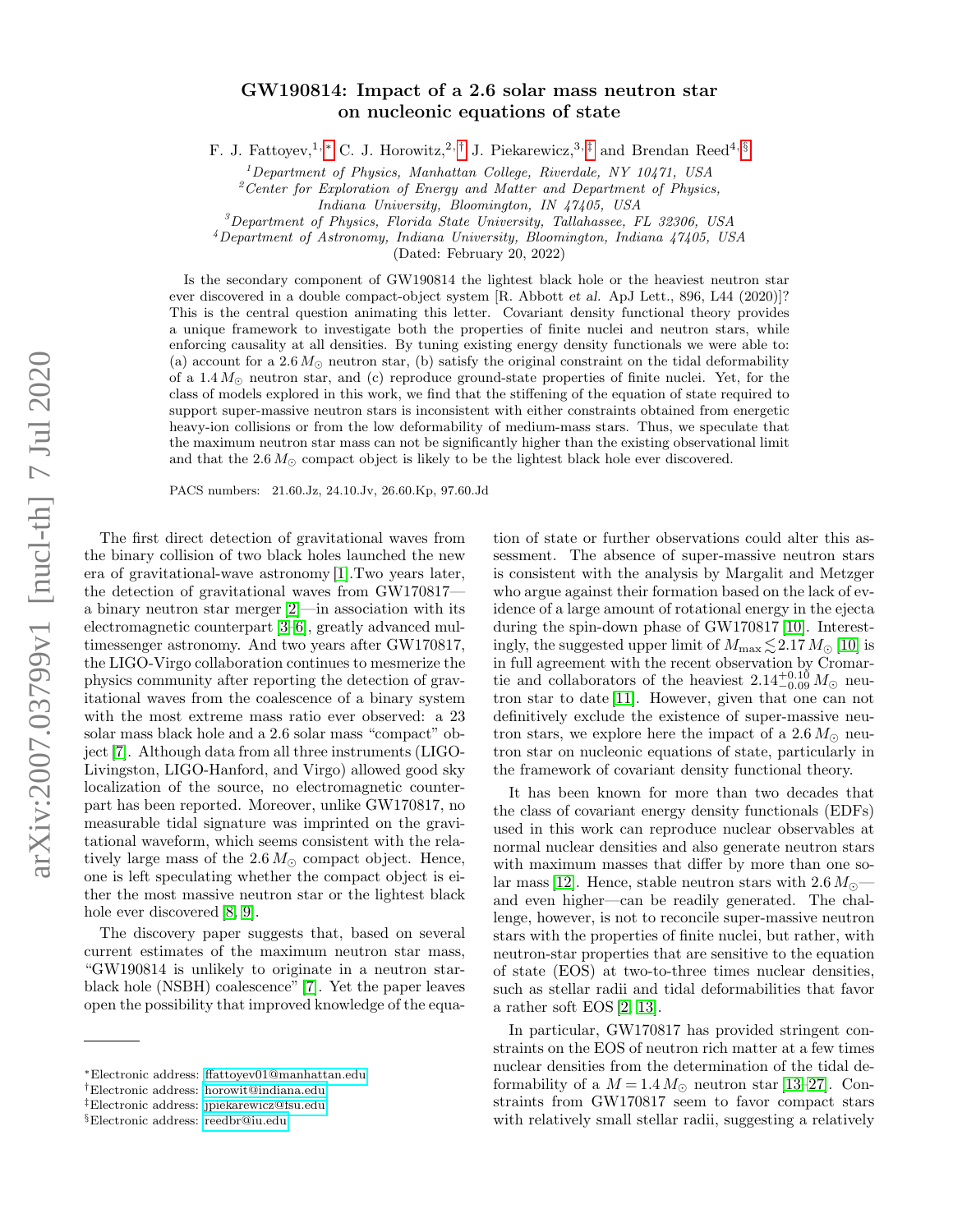soft EOS. These constraints are consistent with the recent determination of both the mass and radius of PSR J0030+0451 by the Neutron star Interior Composition Explorer (NICER) [\[28,](#page-4-12) [29\]](#page-4-13). Pulse-profile modeling of the thermal emission from the pulsar's hot spots suggest a mass of about  $1.4 M_{\odot}$  and a radius of nearly 13 km, with  $a \pm 10\%$  uncertainty on both quantities [\[28,](#page-4-12) [29\]](#page-4-13). Note that although consistent with GW170817, NICER results can accommodate slightly stiffer equations of state. However, a real tension develops as one aims to reconcile a relatively soft EOS as demanded by GW170817, with the much stiffer EOS required to account for heavy neutron stars with masses in the vicinity of  $2M_{\odot}$  [\[11,](#page-4-8) [30,](#page-4-14) [31\]](#page-4-15). Based on this combined evidence, suggestions have been made for the existence quark matter cores in massive neutron stars [\[32\]](#page-4-16). Although the claim may be premature, after all there are purely nucleonic EOS that satisfy all experimental and observational constraints to date [\[15\]](#page-4-17), the prospect of identifying an assumed phase transition in the stellar cores is exciting. As shown below, the tension is exacerbated if the EOS must be stiffened even further to account for the possible existence of supermassive neutron stars.

To test the possible existence of a 2.6  $M_{\odot}$  neutron star we rely on density functional theory [\[33\]](#page-5-0). The energy density functional employed here is defined in terms of an underlying Lagrangian density that has been extensively discussed in earlier publications [\[34–](#page-5-1)[36\]](#page-5-2), so we limit ourselves to highlight those terms of relevance to the highdensity component of the equation of state. That is,

<span id="page-1-0"></span>
$$
\mathcal{L} = \ldots + \frac{\zeta}{4!} g_v^4 (V_\mu V^\mu)^2 + \Lambda_v \left( g_\rho^2 \mathbf{b}_\mu \cdot \mathbf{b}^\mu \right) \left( g_v^2 V_\nu V^\nu \right). (1)
$$

The basic degrees of freedom of the model are neutrons and protons interacting via the exchange of photons and "mesons". Besides the conventional Yukawa couplings (not shown) the model includes non-linear meson interactions that serve to simulate the complicated many-body dynamics and that are required to improve the predictive power of the model. The two terms shown in Eq. [\(1\)](#page-1-0) fall into this category and are of critical importance to the behavior of dense, neutron-rich matter. The first term in the expression describes a quartic self-interaction of the isoscalar-vector field  $V^{\mu}$  which affects the EOS of symmetric nuclear matter at high densities [\[12\]](#page-4-9). In turn, the

last term includes a mixed quartic coupling between  $V^{\mu}$ and the isovector-vector field  $\mathbf{b}^{\mu}$ . This term was introduced to modify the density dependence of the symmetry energy, which plays a critical role in the structure of both neutron-rich nuclei and neutron stars [\[34\]](#page-5-1). Note that the symmetry energy is to a very good approximation equal to the difference in the energy per nucleon between pure neutron matter and symmetric nuclear matter. Covariant density functional theory provides a relativistic consistent framework as one extrapolates to dense matter as it ensures—unlike non-relativistic formulations that the EOS remains causal at all densities. Finally, the structure of neutron stars will be explored by enforcing both charge neutrality and chemical equilibrium. As such, the basic constituents of the model are nucleons and leptons (both electrons and muons). No "exotic" degrees of freedom—such as hyperons, meson condensates, or quarks—will be considered.

As already alluded, tuning the  $\zeta$  parameter in Eq. [\(1\)](#page-1-0) allows one to stiffen the symmetric-matter EOS to produce super-massive neutron stars. For example, two of the EDFs used in Ref. [\[15\]](#page-4-17)—IUFSU [\[37\]](#page-5-3) and FSUGar-net [\[38\]](#page-5-4))—that are consistent with both the  $2M_{\odot}$  con-straint [\[11,](#page-4-8) [30,](#page-4-14) [31\]](#page-4-15) and the tidal deformability of a 1.4  $M_{\odot}$ neutron star [\[2\]](#page-4-1), can be adjusted to produce maximum stellar masses of at least  $2.8 M_{\odot}$ . However, we find no need to strain the model to such an extreme, so we tune  $\zeta$ to produce a maximum neutron star mass of 2.6  $M_{\odot}$ . Reducing the  $\zeta$  parameter requires tuning the other model parameters. To do so, we start with the bulk properties predicted by IUFSU—together with the analytical transformation described in [\[36\]](#page-5-2)—to connect the bulk properties to the model parameters. Next, we slightly decrease the value of the slope of the symmetry energy to obtain a neutron skin of 0.15 fm for <sup>208</sup>Pb—and adjusted the value of the incompressibility coefficient to  $K = 227$  MeV to maintain agreement with the centroid energy of the giant monopole resonance in <sup>208</sup>Pb. Finally, we re-adjust the values of  $m_s$ , the saturation density  $\rho_0$ , and the binding energy at saturation  $\epsilon_0$  to ensure that the binding energies and charge radii of both <sup>40</sup>Ca and <sup>208</sup>Pb remain intact. We refer to this nuclear EDF as "BigApple" and display its parameters, as defined in Ref. [\[36\]](#page-5-2), in Table [I](#page-1-1) alongside the other two covariant EDFs used in this work.

| Model                                                                                               | $m_{\rm s}$ | Ys. | Уv | к |                                                                                                                           | $\Lambda_{\rm V}$ |
|-----------------------------------------------------------------------------------------------------|-------------|-----|----|---|---------------------------------------------------------------------------------------------------------------------------|-------------------|
| <b>TUFSU</b>                                                                                        |             |     |    |   | $  491.500  99.4266  169.8349  184.6877 3.38081  +0.000296 0.03000 0.046000$                                              |                   |
| $ FSUGarnet $ 496.939   110.3492   187.6947   192.9274   3.26018   $-0.003551$   0.02350   0.043377 |             |     |    |   |                                                                                                                           |                   |
| BigApple                                                                                            |             |     |    |   | $\left 492.730\right $ 93.5074 $\left 151.6839\right 200.5562\left 5.20326\right  - 0.021739\left 0.00070\right 0.047471$ |                   |

<span id="page-1-1"></span>TABLE I: Parameters, as in Ref. [\[36\]](#page-5-2), for the three models discussed in the text. The scalar mass  $m_s$  and  $\kappa$  are in MeV. The vector-meson masses are fixed at  $m_v = 782.5 \text{ MeV}$  and  $m_\rho = 763.0 \text{ MeV}$ , respectively, and the nucleon mass at  $M = 939 \text{ MeV}$ .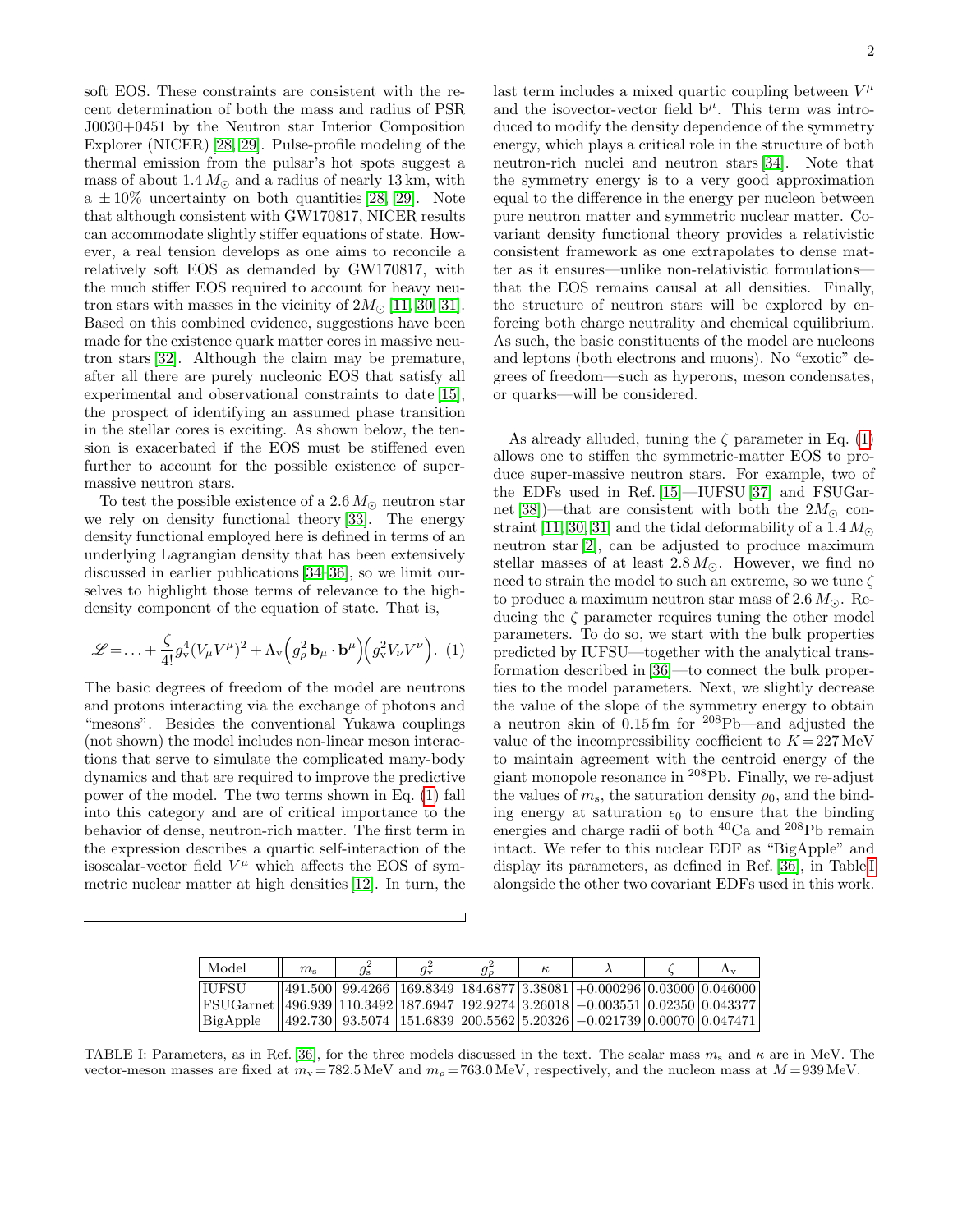| Nucleus           | $B/A$ (MeV)                                                                    | $R_{\rm ch}(\rm fm)$ | $R_{\rm skin}(\rm fm)$         |
|-------------------|--------------------------------------------------------------------------------|----------------------|--------------------------------|
| ${}^{40}{\rm Ca}$ | $\left  8.552\left( 8.551\right) \right  3.452\left( 3.478\right) \right $     |                      | $-0.050$                       |
| ${}^{48}Ca$       | $\left  8.536 \left( 8.666 \right) \right  3.476 \left( 3.477 \right) \right $ |                      | 0.168                          |
| $^{68}$ Ni        | $\left  8.643 \left( 8.682 \right) \right  3.875 \left( 3.887 \right) \right $ |                      | 0.170                          |
| $^{90}Zr$         | $\left  8.666 (8.710) \right  4.255 (4.269)$                                   |                      | 0.061                          |
| $^{132}Sn$        | $\left  8.294 \left( 8.355 \right) \right  4.708 \left( 4.709 \right) \right $ |                      | 0.212                          |
| 208P <sub>b</sub> | $\left 7.868\left(7.867\right)\right 5.503\left(5.501\right)$                  |                      | $0.151~(0.33_{-0.18}^{+0.16})$ |

<span id="page-2-0"></span>TABLE II: Theoretical predictions alongside experimental data (in parentheses) for the binding energy per nucleon [\[40\]](#page-5-5) and charge radii [\[41\]](#page-5-6) for a representative set of doubly-magic and semi-magic nuclei; the experimental charge radius of <sup>68</sup>Ni is from Ref. [\[42\]](#page-5-7). The last column displays predictions for the neutron skin thickness. With the exception of  $^{208}Pb$  [\[43\]](#page-5-8), no electroweak measurements of neutron skins are presently available.

One of the central tenets of nuclear density functional theory is to provide a "universal" EDF that can reproduce nuclear observables over an enormous range of densities and isospin asymmetries. The goal is to build a nuclear EDF that can be used to explore both the properties of finite nuclei as well as the structure of neutron stars—dynamical objects that differ in length scales by more that 18 orders of magnitude. In this context, we display in Table [II](#page-2-0) binding energies and charge radii as predicted by the BigApple. Although the agreement between theory and experiment is fairly good, it is certainly not as good as some modern nuclear EDFs that have been fitted to a host of nuclear observables.

Before moving on to discuss neutron star properties, we display in Table [III](#page-2-1) some bulk properties of infinite neutron-rich matter that encode its behavior in the vicinity of the saturation density; the definitions are as in Ref. [\[44\]](#page-5-9). The saturation point of symmetric nuclear matter is defined in terms of the saturation density  $\rho_0$  and the value of the energy per particle  $\epsilon_0$ . Because the pressure at saturation density vanishes, the rate at which the energy per particle increases is controlled by the incompressibility coefficient  $K$ , a quantity that is strongly correlated to the centroid energy of the giant monopole resonance [\[45\]](#page-5-10). In turn,  $J$  and  $L$  are fundamental parameters of the symmetry energy that encode the increase in the energy per particle and its density dependence as the system becomes neutron rich. In particular, given that the pressure of symmetric nuclear matter vanishes at saturation, L is closely related to the pressure of pure neutron matter at saturation density. As such, it is strongly correlated to both the neutron skin thickness of heavy nuclei and the radius of neutron stars [\[46\]](#page-5-11).

We observe from Table [III](#page-2-1) that, with the exception of  $L$ , all three models are in very close agreement. It is important to note that the calibration of FSUGarnet relied exclusively on physical observables that can be either measured in the laboratory or extracted from observation, so

| Model                                               | $\rho_0$ | $\epsilon_0$                                                                                | K |  |
|-----------------------------------------------------|----------|---------------------------------------------------------------------------------------------|---|--|
| <b>IUFSU</b>                                        |          | $\left  0.155 \right  - 16.397 \left  231.333 \right  \left  31.296 \right  47.205$         |   |  |
| $ FSUGarnet  0.153 -16.231 229.628  30.917 50.961 $ |          |                                                                                             |   |  |
| BigApple                                            |          | $\left  0.155 \right  - 16.344 \left  227.001 \right  \left  31.315 \right  39.800 \right $ |   |  |

<span id="page-2-1"></span>TABLE III: Bulk properties of nuclear matter as predicted by three covariant EDFs: IUFSU [\[37\]](#page-5-3), FSUGarnet [\[38\]](#page-5-4), and BigApple. The listed properties are the saturation density of symmetric nuclear matter together with the energy per particle and incompressibility coefficient at saturation. Also shown is the value of the symmetry energy  $J$  and its slope  $L$ at saturation density. All quantities are given in MeV except for  $\rho_0$  which is given in fm<sup>-3</sup>.

the bulk properties listed in Table [III](#page-2-1) are genuine model predictions.



<span id="page-2-2"></span>FIG. 1: (Color online). Mass-vs-Radius relation predicted by a variety of covariant EDFs. The figure has been adapted from Ref. [\[15\]](#page-4-17) and is supplemented by the maximum mass constraint from Ref. [\[11\]](#page-4-8), NICER constraint on the stellar radius of a  $1.4 M_{\odot}$  neutron star [\[28,](#page-4-12) [29\]](#page-4-13), and our predictions from BigApple.

Displayed in Fig. [1](#page-2-2) is the mass-vs-radius relation as predicted by a variety of covariant EDFs—including BigApple. The figure has been adapted from Ref. [\[15\]](#page-4-17) and includes, besides earlier constraints on the maximum neutron star mass [\[30,](#page-4-14) [31\]](#page-4-15), the newest constraint from Cromartie et al. [\[11\]](#page-4-8) as well as the recent NICER result. All models support a  $\sim 2 M_{\odot}$  neutron star and, with couple of exceptions, agree with the NICER result. Yet, several of these models generate stellar radii for medium mass neutron stars that are inconsistent with the tidal deformability extracted from GW170817 [\[2\]](#page-4-1). Note, however, that BigApple—with a maximum neutron-star mass of  $2.6\,M_\odot$  satisfies all observational constraints; see also Table [IV.](#page-3-0)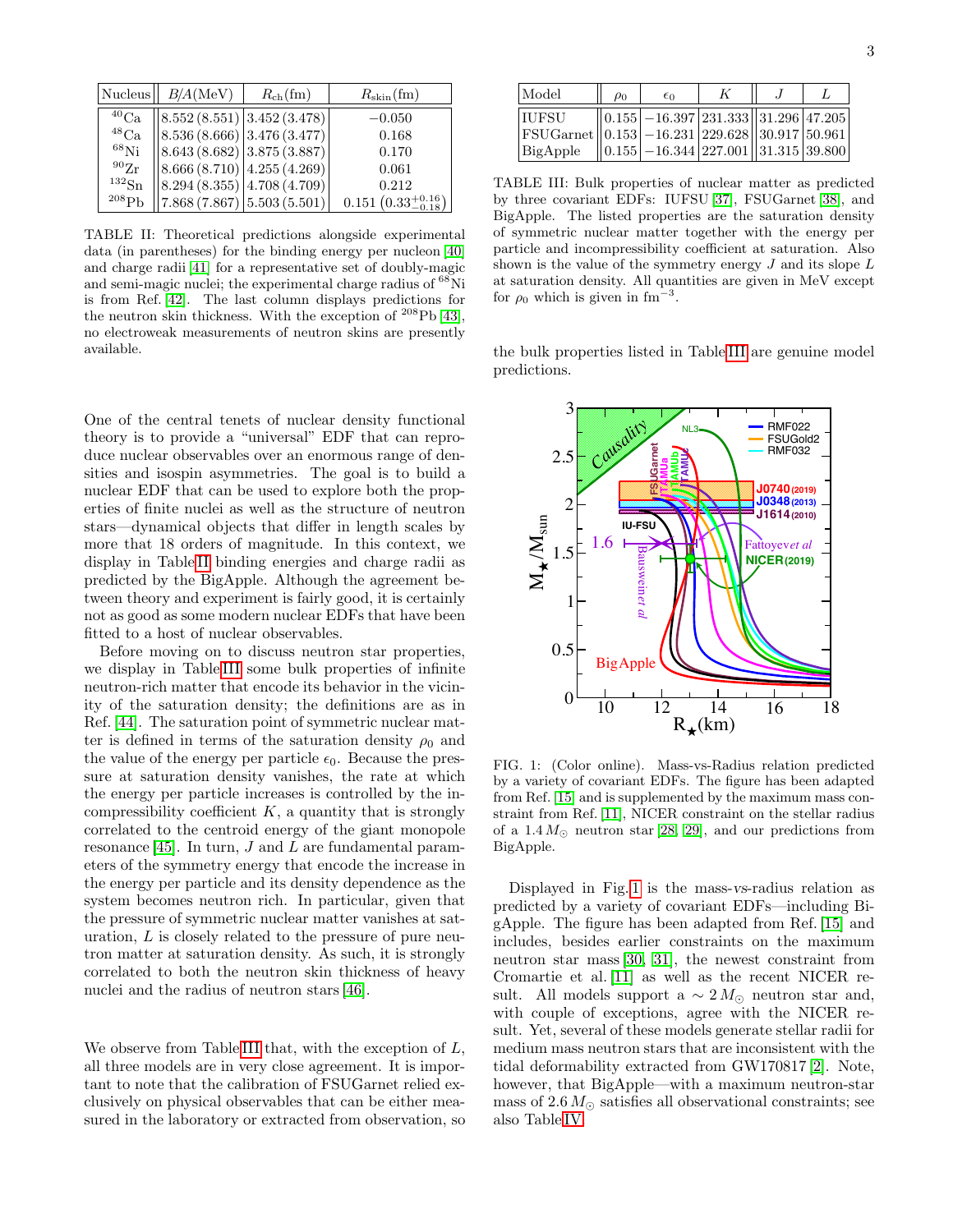| Model                                              |                                        |  | $R_{1.4}$   $\Lambda_{1.4}$   $M_{\text{max}}$   $R_{\text{max}}$   $\Lambda_{\text{max}}$ |  |
|----------------------------------------------------|----------------------------------------|--|--------------------------------------------------------------------------------------------|--|
| IUFSU                                              | $\ 12.528\ 499.2\ 1.939\ 11.265\ 20.9$ |  |                                                                                            |  |
| FSUGarnet    12.869 624.8   2.066    11.706   18.2 |                                        |  |                                                                                            |  |
| BigApple                                           | $\ 12.960\ 717.3\ 2.600\ 12.417\ 5.0$  |  |                                                                                            |  |

<span id="page-3-0"></span>TABLE IV: Stellar properties as predicted by the three covariant EDFs used in this work. The maximum mass is given in solar masses, both radii in km, and the tidal deformability is dimensionless.



<span id="page-3-1"></span>FIG. 2: (Color online) Equation of state—pressure as a function of baryon density—for neutron-star matter in chemical equilibrium. Here  $\rho_0 \simeq 0.154 \,\mathrm{fm}^{-3}$  is the density of nuclear matter at saturation (see Table [III\)](#page-2-1), and the inset displays the associated speed of sound in units of the speed of light.

We now proceed to examine the microphysics responsible for the macroscopic properties displayed in Fig. [1.](#page-2-2) The underlying neutron-star matter EOS alongside the square of the speed of sound—defined as the derivative of the pressure with respect to the energy density—is displayed in Fig. [2.](#page-3-1) The kink in the pressure at around 2/3 saturation density signals the transition from the solid crust to the liquid core. At saturation density  $(\rho_0)$  the pressure is generated exclusively by the symmetry energy. This pressure determines the thickness of the neutron skin in neutron-rich nuclei [\[47–](#page-5-12)[50\]](#page-5-13). In turn, the pressure at two-to-three times saturation density appears to controls the radius of medium-mass neutron stars [\[23–](#page-4-18) [25,](#page-4-19) [51\]](#page-5-14). Indeed, all three models share the same pressure just below  $2\rho_0$  and, as consequence, predict similar radii for a canonical  $1.4 M_{\odot}$  neutron star. However, the maximum mass of stable neutron stars stars is highly sensitive to the pressure at the highest densities [\[27\]](#page-4-11). Indeed, a dramatic rate of increase in the pressure—best reflected in the speed of sound—is required to support a super-massive 2.6  $M_{\odot}$  neutron star.

Based on the evidence presented so far, there seems to be no compelling argument against the possible existence of a super-massive  $2.6 M_{\odot}$  neutron star. Note, however, that whereas the relatively large tidal deformability predicted by BigApple is consistent with the limits presented in the discovery paper [\[2\]](#page-4-1), the revised limit of  $\Lambda_{1,4} =$  $190^{+390}_{-120}$  [\[13\]](#page-4-10) presents a more serious challenge. However, the most serious evidence against such a stiff EOS comes from laboratory experiments involving the energetic collision between two gold nuclei, a violent encounter that compressed matter to pressures in excess of  $10^{34}$  Pa [\[52\]](#page-5-15); note that  $1Pa = 10 \text{ dyn/cm}^2 = 6.242 \times 10^{-33} \text{MeV/fm}^3$ .

We display in Fig. [3](#page-3-2) constraints on the EOS of symmetric nuclear matter as extracted from the analysis of particle flow in heavy-ion collisions [\[52\]](#page-5-15). We observe that IUFSU and FSUGarnet—with predictions of  $1.94 M_{\odot}$  and  $2.07 M_{\odot}$  for the maximum neutron star mass—already sit near the upper edge of the allowed region. In contrast, the very stiff EOS predicted by the NL3 parametrization [\[53\]](#page-5-16) was explicitly ruled out by the heavy-ion data [\[52\]](#page-5-15). Following a similar trend as NL3, it is clear that the stiff EOS predicted by BigApple and required to account for super-massive neutron stars is also ruled out. Given that FSUGarnet is approaching the upper boundary allowed by the heavy-ion data, it is unlikely that the maximum neutron star mass can go much beyond the present observational limit of  $2.14 M_{\odot}$  [\[11\]](#page-4-8).



<span id="page-3-2"></span>FIG. 3: (Color online) Equation of state—pressure as a function of baryon density—of symmetric nuclear matter. The blue shaded area represents the EOS extracted from the analysis of flow data using a value of  $\rho_0 \simeq 0.16$  fm<sup>-3</sup> for the saturation density [\[52\]](#page-5-15).

In summary, motivated by the recent identification of a compact object in the 2.5–5.0  $M_{\odot}$  mass gap [\[7\]](#page-4-4), we have explored the possibility that such an object could be a super-massive neutron star. Given the lack of an electromagnetic counterpart to GW190814 and the absence of tidal distortions to the gravitational waveform, it is unlikely that the nature of the  $2.6 M_{\odot}$  compact object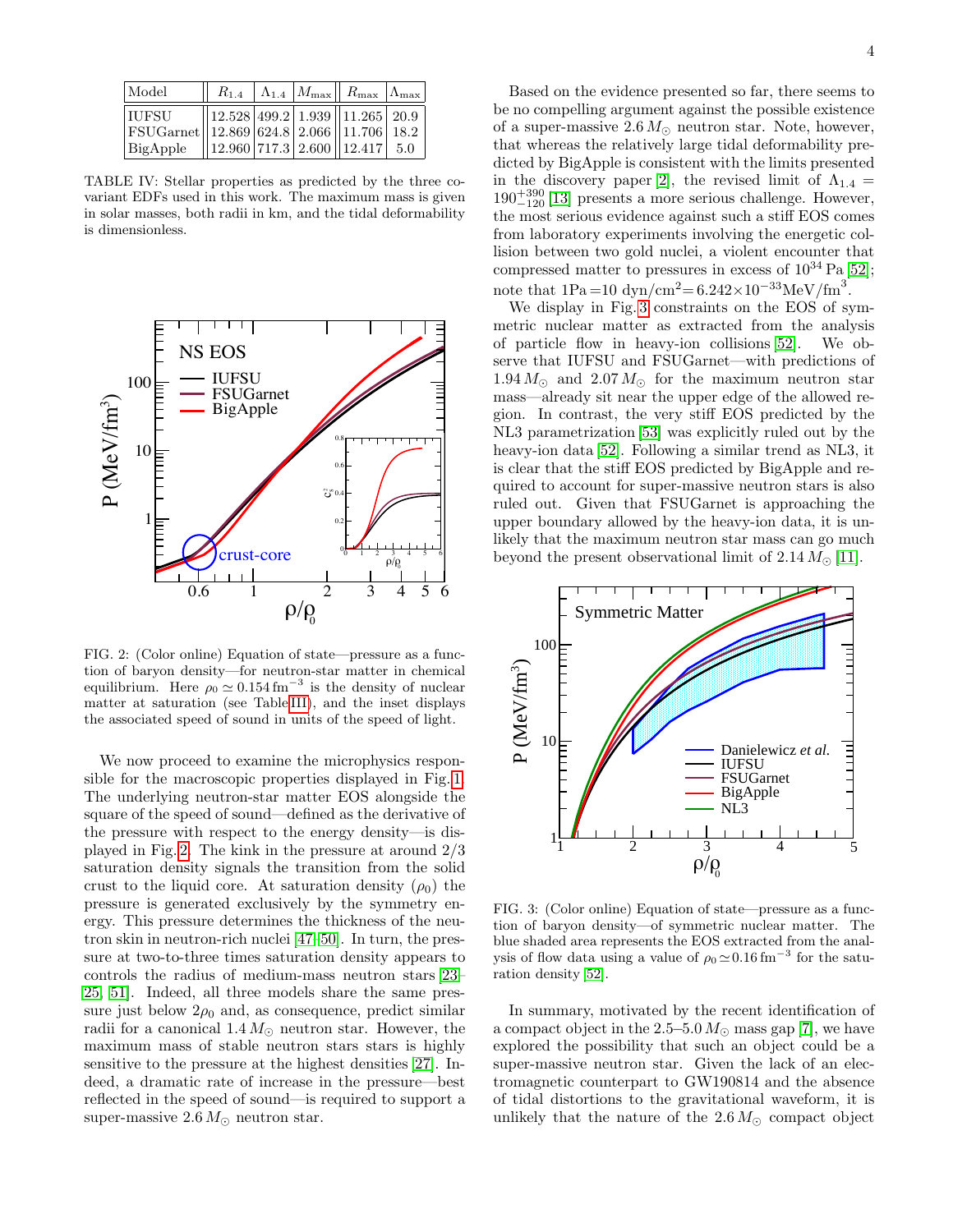will ever be resolved by a further analysis of the data. In this letter we have adapted a class of modern covariant EDFs to account for a stable 2.6  $M_{\odot}$  neutron star, while ensuring that earlier constraints on the structure of neutron stars as well as ground-state properties of finite nuclei are accurately reproduced. Indeed, we demonstrated that such an EDF—dubbed "BigApple"—successfully accounts for the binding energy and charge radii of a representative set of spherical nuclei, is consistent with the bulk properties of infinite nuclear matter, reproduces the recent NICER data, and is compatible with the limits on the tidal deformability of a 1.4  $M_{\odot}$  neutron star, as reported in the GW170817 discovery paper. In particular, our predictions are well aligned (see Table [IV\)](#page-3-0) with the constraints extracted from GW190814 under the NSBH scenario:  $R_{1.4} = 12.9_{-0.7}^{+0.8}$  and  $\Lambda_{1.4} = 616_{-158}^{+273}$  [\[7\]](#page-4-4).

However, despite the considerable success of the model, two sets of data strongly disfavor such a stiff EOS. First, the revised upper limit from GW170817 of  $\Lambda_{1.4} = 190^{+390}_{-120}$ (at the 90% level) [\[13\]](#page-4-10) is significantly lower than the  $\Lambda_{1,4} \simeq 720$  value predicted by BigApple. This would require a softening of the EOS, particularly of the symmetry energy. Second, constraints on the EOS of symmetric nuclear matter extracted from particle-flow in highenergy nuclear collisions rule out an overly stiff nuclear matter EOS. For example, BigApple predicts a pressure at four times saturation density that is nearly twice as large as the upper limit extracted from the flow data. In 5

ties one could soften the EOS of symmetric nuclear matter to bring it into agreement with the heavy-ion data at the expense of needing to stiffen the symmetry energy. Whereas such a procedure may still result in an overall EOS that can account for a  $2.6 M_{\odot}$  neutron star, it may require considerable fine tuning to keep the pressure of nuclear matter and the tidal deformability low enough. Hence, we conclude that the low deformability demanded by GW170817 combined with the heavyion data for symmetric nuclear matter make it highly unlikely that the maximum mass could be as large as  $2.6 M_{\odot}$ , at least for the class of models used in this work. So as one is left speculating whether the 2.6  $M_{\odot}$  compact object in GW190814 is either the most massive neutron star or the lightest black hole ever detected, our analysis points strongly in favor of the latter.

## Acknowledgments

This material is based upon work supported by the U.S. Department of Energy Office of Science, Office of Nuclear Physics under Awards DE-FG02- 87ER40365 (Indiana University), Number DE-FG02- 92ER40750 (Florida State University), and Number DE-SC0008808 (NUCLEI SciDAC Collaboration).

- <span id="page-4-0"></span>[1] B. P. Abbott et al. (LIGO Scientific Collaboration and Virgo Collaboration), Phys. Rev. Lett. 116, 061102 (2016).
- <span id="page-4-1"></span>[2] B. P. Abbott et al. (Virgo, LIGO Scientific), Phys. Rev. Lett. 119, 161101 (2017).
- <span id="page-4-2"></span>[3] M. R. Drout et al., Science 358, 1570 (2017).
- [4] P. S. Cowperthwaite et al., Astrophys. J. 848, L17 (2017).
- [5] R. Chornock et al., Astrophys. J. 848, L19 (2017).
- <span id="page-4-3"></span>[6] M. Nicholl et al., Astrophys. J. 848, L18 (2017).
- <span id="page-4-4"></span>[7] R. Abbott et al. (LIGO Scientific, Virgo), Astrophys. J. 896, L44 (2020).
- <span id="page-4-5"></span>[8] E. R. Most, L. J. Papenfort, L. R. Weih, and L. Rezzolla (2020), 2006.14601.
- <span id="page-4-6"></span>[9] H. Tan, J. Noronha-Hostler, and N. Yunes (2020), 2006.16296.
- <span id="page-4-7"></span>[10] B. Margalit and B. D. Metzger, Astrophys. J. 850, L19 (2017).
- <span id="page-4-8"></span>[11] H. T. Cromartie et al., Nat. Astron. 4, 72 (2019).
- <span id="page-4-9"></span>[12] H. Mueller and B. D. Serot, Nucl. Phys. A606, 508 (1996).
- <span id="page-4-10"></span>[13] B. P. Abbott et al. (Virgo, LIGO Scientific), Phys. Rev. Lett. 121, 161101 (2018).
- [14] A. Bauswein, O. Just, H.-T. Janka, and N. Stergioulas. Astrophys. J. 850, L34 (2017).
- <span id="page-4-17"></span>[15] F. J. Fattoyev, J. Piekarewicz, and C. J. Horowitz, Phys. Rev. Lett. 120, 172702 (2018).
- [16] E. Annala, T. Gorda, A. Kurkela, and A. Vuorinen, Phys. Rev. Lett. 120, 172703 (2018).
- [17] E. R. Most, L. R. Weih, L. Rezzolla, and J. Schaffner-Bielich, Phys. Rev. Lett. 120, 261103 (2018).
- [18] I. Tews, J. Margueron, and S. Reddy, Phys. Rev. C98, 045804 (2018).
- [19] T. Malik, N. Alam, M. Fortin, C. Providencia, B. K. Agrawal, T. K. Jha, B. Kumar, and S. K. Patra, Phys. Rev. C98, 035804 (2018).
- [20] C. Y. Tsang, M. B. Tsang, P. Danielewicz, W. G. Lynch, and F. J. Fattoyev (2018), 1807.06571.
- [21] D. Radice, A. Perego, F. Zappa, and S. Bernuzzi, Astrophys. J. Lett. 852, L29 (2018).
- [22] D. Radice and L. Dai, Eur. Phys. J. A 55, 50 (2019).
- <span id="page-4-18"></span>[23] I. Tews, J. Margueron, and S. Reddy, Eur. Phys. J. A 55, 97 (2019).
- [24] C. D. Capano, I. Tews, S. M. Brown, B. Margalit, S. De, S. Kumar, D. A. Brown, B. Krishnan, and S. Reddy, Nature Astronomy 4, 625 (2019).
- <span id="page-4-19"></span>[25] C. Drischler, J. Melendez, R. Furnstahl, and D. Phillips (2020), 2004.07805.
- [26] W.-J. Xie and B.-A. Li (2020), 2005.07216.
- <span id="page-4-11"></span>[27] K. Chatziioannou (2020), 2006.03168.
- <span id="page-4-12"></span>[28] T. E. Riley et al., Astrophys. J. Lett. 887, L21 (2019).
- <span id="page-4-13"></span>[29] M. C. Miller et al., Astrophys. J. Lett. 887, L24 (2019).
- <span id="page-4-14"></span>[30] P. Demorest, T. Pennucci, S. Ransom, M. Roberts, and J. Hessels, Nature 467, 1081 (2010).
- <span id="page-4-15"></span>[31] J. Antoniadis, P. C. Freire, N. Wex, T. M. Tauris, R. S. Lynch, et al., Science 340, 6131 (2013).
- <span id="page-4-16"></span>[32] E. Annala, T. Gorda, A. Kurkela, J. Nttil, and A. Vuorinen, Nature Phys. (2020).